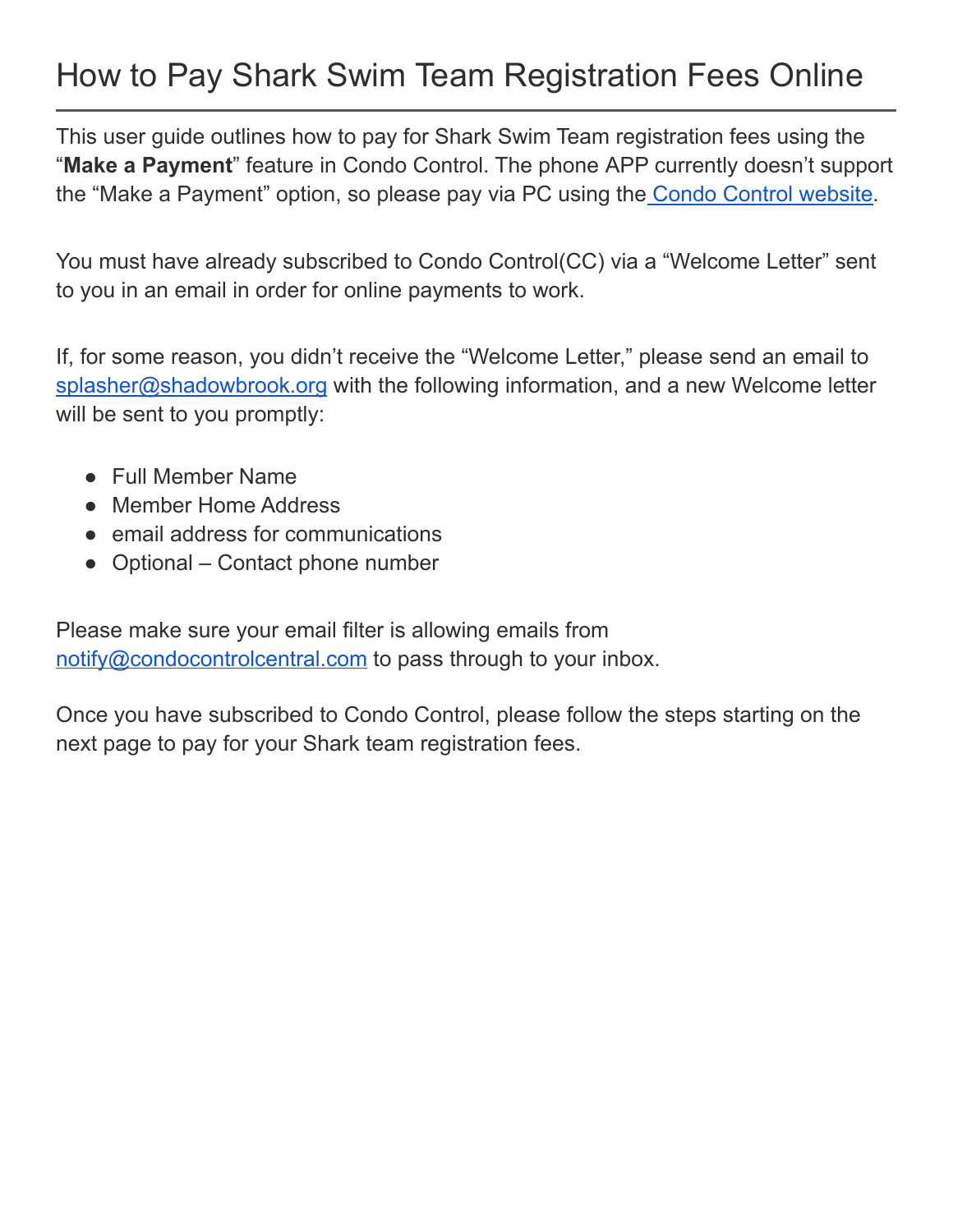## How to Pay Shark Swim Team Registration Fees Online

Condo Control fees are \$2 via Bank ACH and approximately 3% with a credit card.

1. Login to your Condo [Control](https://condocontrolcentral.com/login) account.



2. Select **Make a Payment** from the main menu.



3. From the payments page, click **Make a Payment**.

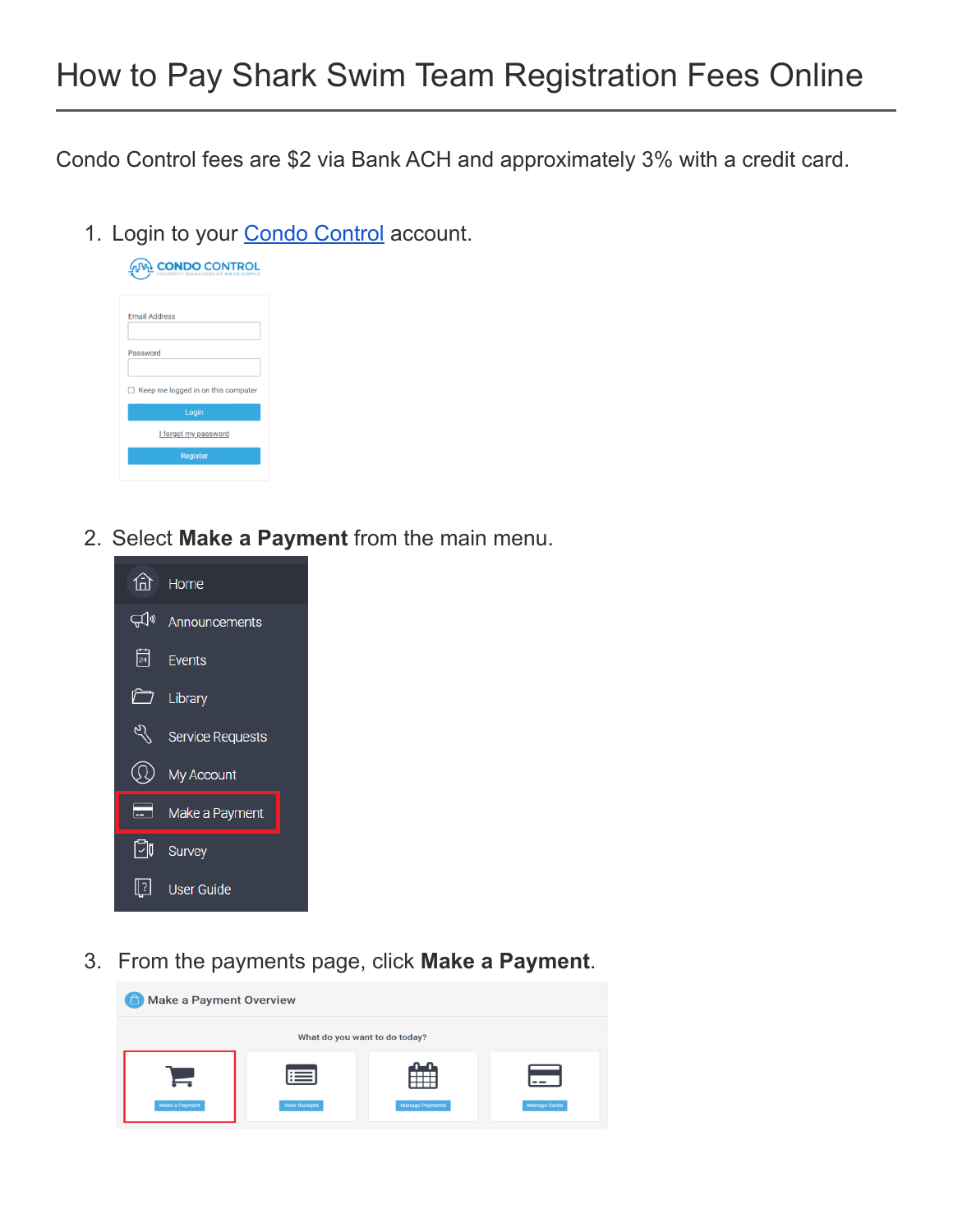4. Fill out the "**Make a Payment**" form as follows

| <b>Make a Payment</b>     |                           |              |
|---------------------------|---------------------------|--------------|
| <b>Payment Details</b>    | <b>Review &amp; Save</b>  | Confirmation |
| I want to pay for:        | <b>Two Shark Swimmers</b> | $\check{~}$  |
| Reference / Invoice #:    | 6720 Boulder Creek Dr     |              |
| Amount:                   | 535.00                    |              |
| <b>Service Fee:</b>       | $\overline{2}$            |              |
| <b>Type Of Payment:</b>   | <b>One Time Payment</b>   |              |
| <b>Payment Type</b>       | <b>Bank Transfer</b>      |              |
| <b>Requestor Comment:</b> | Jane Doe, John Doe        | G            |
| Cancel                    |                           | <b>Next</b>  |

- a. Select **"One Shark Swimmer", "Two Shark Swimmers", or "Three or More Shark Swimmers"** from the "**I want to pay for**" drop-down menu.
- b. In "**Reference / Invoice#**" enter your home street number and street name only. For example, 6720 Boulder Creek Dr.
- c. The amount should be automatically pre-filled based on the number of swimmers you are registering (**1**=\$300, **2**=\$535, **3+**=\$770). The service fee is automatically calculated based on the amount field.
- d. The "**Type of Payment**" section will default to "**One Time Payment**".
- e. Select "**Payment Type**" as "**Bank Transfer**" or "**Credit Card**"
	- i. Bank Transfer will incur a \$2 fee
	- ii. Credit Card will incur a 3% fee
- f. In the "**Requestor Comment**" field, write in the full names of the children you are registering.
- g. Once completed, click Next.